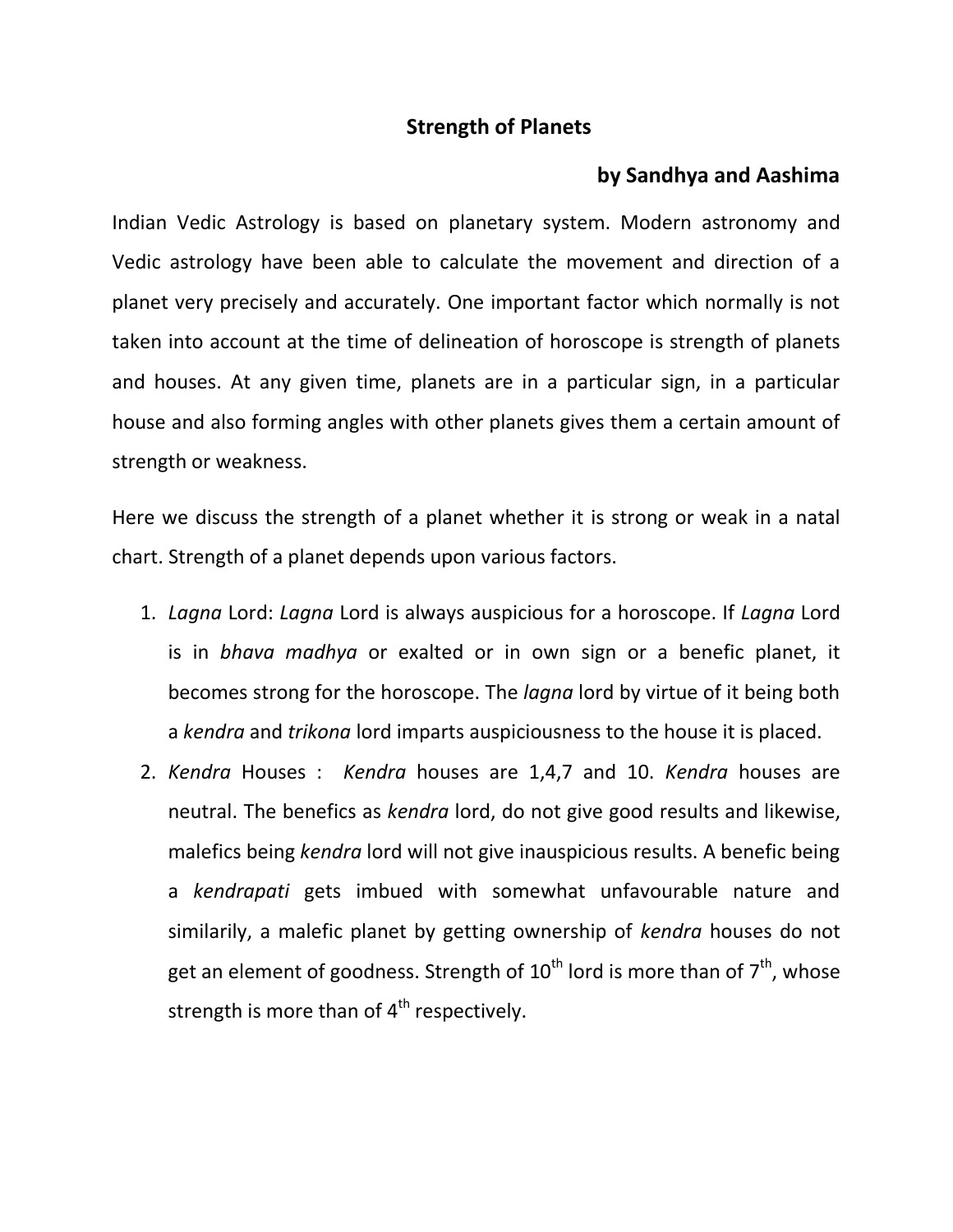- 3. Trikonas: The  $5<sup>th</sup>$  and  $9<sup>th</sup>$  houses are always most auspicious and are also called *trikona* houses or the *dharmasthanas*. The 9<sup>th</sup> lord is more powerful than the 5<sup>th</sup> lord and the 5<sup>th</sup> lord over the *lagna* lord.
- 4. Benefic planets: Benefic planets are always good for natal chart. Benefics or being conjoined to a benefic imparts strength.
- 5. Exalted planets: A planet in exaltation has strength and auspiciousness.
- 6. A planet placed in directional strength also imparts auspiciousness.
- 7. Planet placed in a *shubh kartari yoga* is always auspicious.
- 8. Being a *Yogakarka* imparts strength to a planet.
- 9. *Paap kartari yoga* deducts positive energies of the planet and the house in which it is placed. So does a planet's position in debilitation or enemy sign.
- 10.A planet in *gandmoola* has negative energy, so does it being a *badhaka* or it being placed in *mrityubhaaga*.
- 11. The  $6<sup>th</sup>$ ,  $8<sup>th</sup>$  and  $12<sup>th</sup>$  house lords have negativity associated with them.
- 12.In the event of *nakshatra* dispositor being good, the planets give positive results
- 13.Malefic planets in retrogression are negative while benefic planets in retrogation give positive results.
- 14.Planets with benefic dispositors give good results and vice-versa.
- 15.Degree and placement are more important than aspect in assessing strength.
- 16. The house from which a planet is aspecting is important for the strength of a planet.
- 17.Combustion reduces planetary strength.
- 18.Exchange of planets in house or *nakshatra* imparts strength to a planet.